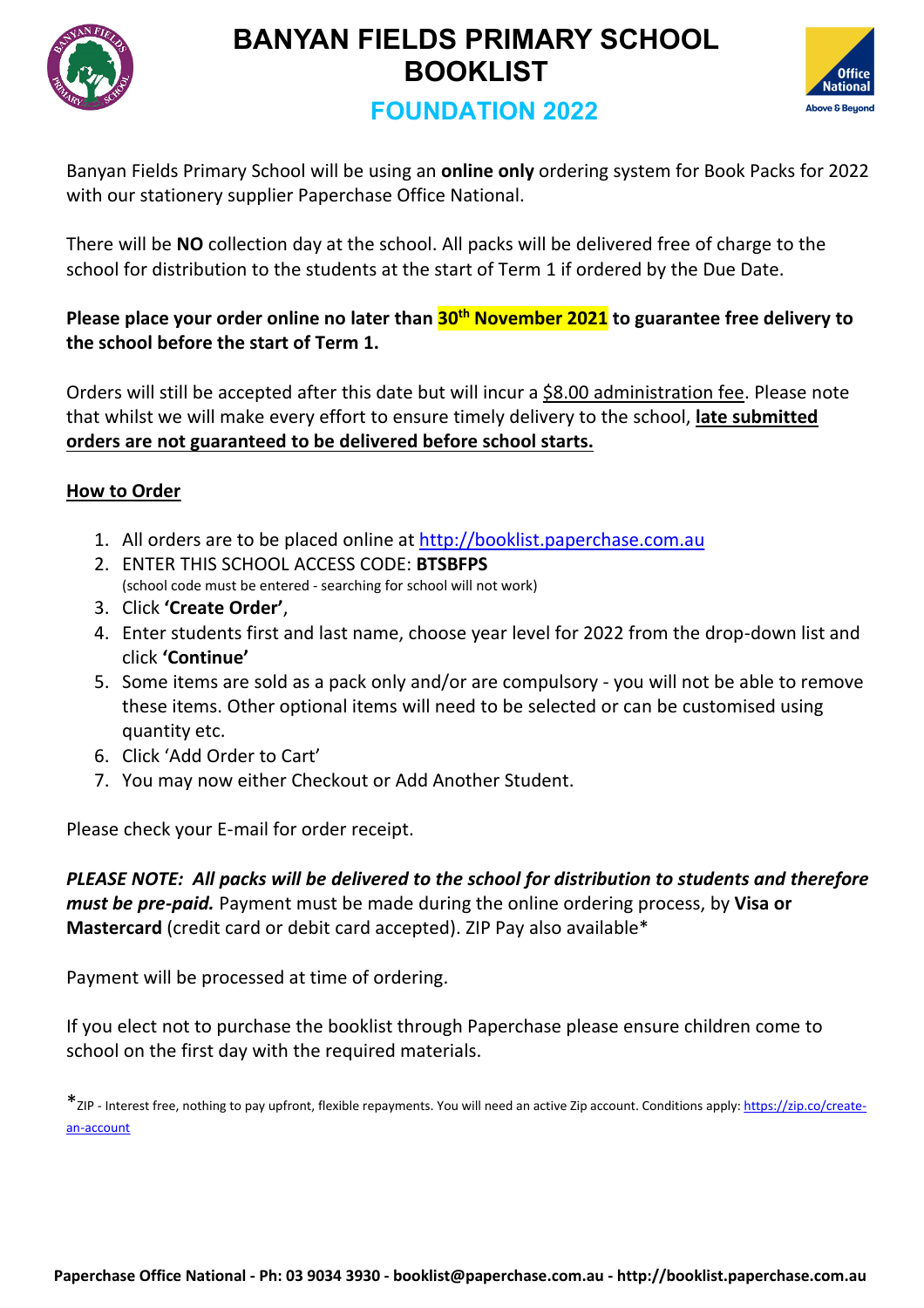

# **BANYAN FIELDS PRIMARY SCHOOL BOOKLIST FOUNDATION 2022**



**Pack Price: \$88.87**

#### **30-Nov-2021 PLEASE SUBMIT ORDER ONLINE BY:**

|                |                         | <b>ONLINE ORDERING INSTRUCTIONS:</b>                                                                              |                   |
|----------------|-------------------------|-------------------------------------------------------------------------------------------------------------------|-------------------|
|                |                         | Ordering is fast, secure and convenient. Simply;                                                                  |                   |
|                |                         | 1. Go to http://booklist.paperchase.com.au                                                                        |                   |
|                |                         | 2. Enter this School Access code: BTSBFPS                                                                         |                   |
|                | 3. Click 'Create Order' |                                                                                                                   |                   |
|                |                         | 4. Enter student's name, select correct year level from the drop-down list and follow prompts to place your order |                   |
|                |                         | <b>STATIONERY PACK</b> - Sold as a Pack only - items can not be altered                                           |                   |
| Qty            | Code                    | <b>Description</b>                                                                                                | Unit              |
| 1              | 7023892                 | SCHOOL SCISSORS DELUXE RED HANDLE 135MM                                                                           | <b>EACH</b>       |
| $\overline{2}$ | 7071777                 | DOCUMENT WALLET FOOLSCAP BLUE                                                                                     | <b>EACH</b>       |
| 4              | 4000123                 | PICTOR TURTLE PREMIUM WRITING BOOK 24MM DOTTED THIRDS 70GSM 64 PAGE 330 X 240MM                                   | EACH              |
| $\mathbf{1}$   | 4010111                 | KLUWELL HOME READING JUNIOR LEVEL YELLOW LEVEL                                                                    | <b>EACH</b>       |
| $\overline{7}$ | 4000185                 | PICTOR MEGA SPACEBUDDIES SCRAPBOOK 100GSM 64 PAGE 330 X 240MM                                                     | <b>EACH</b>       |
| 4              | 7024285                 | BLUE JUMBO JUNIOR GRIP TRIANGULAR PENCIL 2B                                                                       | <b>EACH</b>       |
| 3              | 7032678                 | PROTEXT ANIMAL MAGIC SCRAPBOOK 100GSM 64 PAGE 330 X 240MM ASSORTED                                                | <b>EACH</b>       |
| 3              | 4028630                 | DOCUMENT WALLET A4 BUTTON CLEAR                                                                                   | <b>EACH</b>       |
| 1              | 7057153                 | EDUCATIONAL COLOURS MASTER MEGA MARKERS PACK 12                                                                   | PACK <sub>1</sub> |
| 5              | 7071693                 | WHITEBOARD MARKER BULLET TIP BLACK                                                                                | <b>EACH</b>       |
| 2              | 4000345                 | PICTOR PREMIUM A4 64 PAGE EXERCISE BOOK 25MM RULED 70GSM GEMINI                                                   | <b>EACH</b>       |
| $\mathbf{1}$   | 4009203                 | OSM JUMBO TRIANGULAR PENCILS 5MM PACK 12                                                                          | PACK <sub>1</sub> |
| 4              | 4034454                 | OSMER GLUE STICK LARGE 40G CLEAR PVP                                                                              | <b>EACH</b>       |
| $\mathbf{1}$   | 7030005                 | EDUCATIONAL COLOURS CHAIR BAG BLUE                                                                                | EACH              |
| 2              | 4000192                 | PICTOR MINI SPACEBUDDIES SCRAPBOOK 100GSM 64 PAGE 165 x 240MM                                                     | <b>EACH</b>       |
| $\mathbf{1}$   | 7013453                 | <b>FABER-CASTELL RED CHECKING PENCIL</b>                                                                          | <b>EACH</b>       |
| 1              | 4400510                 | <b>FUNCOLOUR ZOOM TWIST CRAYONS WALLET 12</b>                                                                     | <b>PACK</b>       |
| $\overline{2}$ | 7007741                 | OFFICE NATIONAL PREMIUM NOTES 75 X 75MM YELLOW                                                                    | EACH              |
| 2              |                         | 7047127 WONDER WRITER GROUND / GRASS / SKY EXERCISE BOOK A4 DOTTED THIRDS 24MM + MARGIN 64 PAGE                   | EACH              |
| $\overline{2}$ | 7030011                 | EDUCATIONAL COLOURS GYM BAG BLUE                                                                                  | <b>EACH</b>       |
| 1              | 7052458                 | MOKI KID SAFE VOLUME LIMITED HEADPHONES BLUE/RED                                                                  | <b>EACH</b>       |
| $\mathbf{1}$   | 7071781                 | DOCUMENT WALLET FOOLSCAP PINK                                                                                     | <b>EACH</b>       |
| 1              | 7052763                 | ELIZABETH RICHARDS ORIGINAL BOOK TUB MAGENTA                                                                      | <b>EACH</b>       |
| $\mathbf{1}$   |                         | 4010001 PACKAGING: BTS BAG                                                                                        | <b>EACH</b>       |

**PRE-PAYMENT IS REQUIRED (CREDIT / DEBIT CARD VISA & MASTERCARD ONLY. ZIP PAY ALSO AVAILABLE)**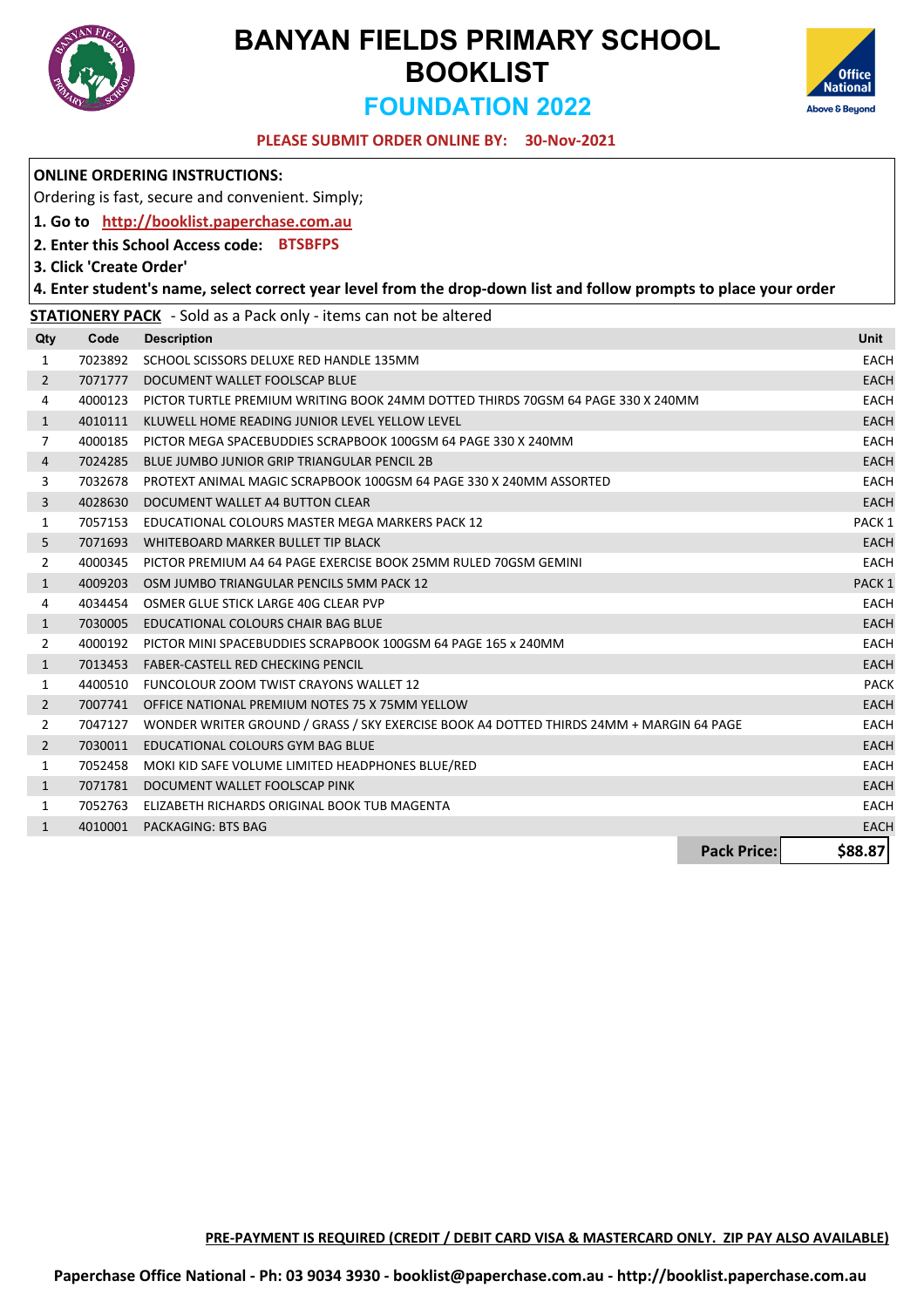



## **YEAR 1 2022**

Banyan Fields Primary School will be using an **online only** ordering system for Book Packs for 2022 with our stationery supplier Paperchase Office National.

There will be **NO** collection day at the school. All packs will be delivered free of charge to the school for distribution to the students at the start of Term 1 if ordered by the Due Date.

### **Please place your order online no later than 30th November 2021 to guarantee free delivery to the school before the start of Term 1.**

Orders will still be accepted after this date but will incur a \$8.00 administration fee. Please note that whilst we will make every effort to ensure timely delivery to the school, **late submitted orders are not guaranteed to be delivered before school starts.**

## **How to Order**

- 1. All orders are to be placed online at <http://booklist.paperchase.com.au>
- 2. ENTER THIS SCHOOL ACCESS CODE: **BTSBFPS** (school code must be entered - searching for school will not work)
- 3. Click **'Create Order'**,
- 4. Enter students first and last name, choose year level for 2022 from the drop-down list and click **'Continue'**
- 5. Some items are sold as a pack only and/or are compulsory you will not be able to remove these items. Other optional items will need to be selected or can be customised using quantity etc.
- 6. Click 'Add Order to Cart'
- 7. You may now either Checkout or Add Another Student.

Please check your E-mail for order receipt.

*PLEASE NOTE: All packs will be delivered to the school for distribution to students and therefore must be pre-paid.* Payment must be made during the online ordering process, by **Visa or Mastercard** (credit card or debit card accepted). ZIP Pay also available\*

Payment will be processed at time of ordering.

If you elect not to purchase the booklist through Paperchase please ensure children come to school on the first day with the required materials.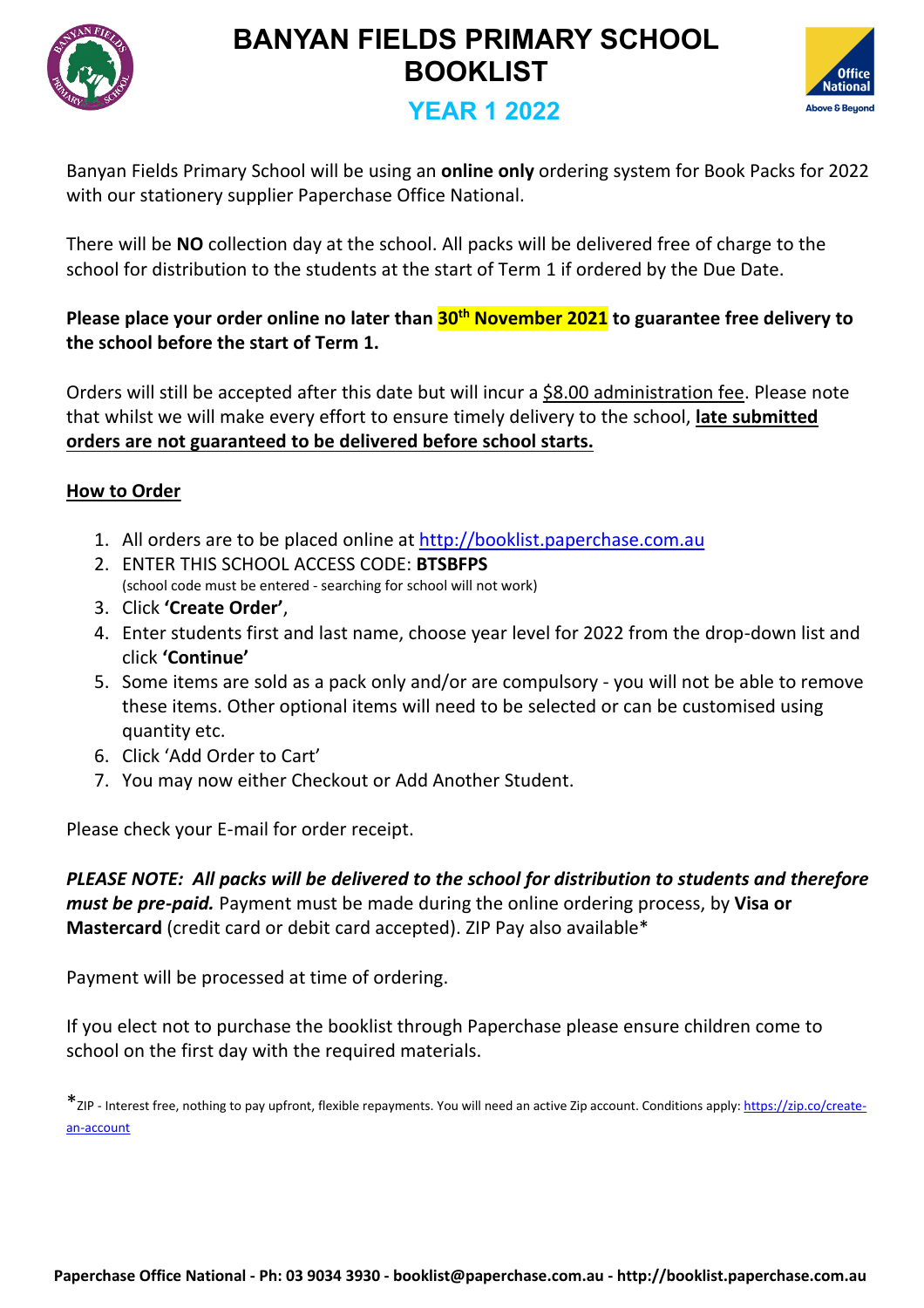



### **30-Nov-2021 PLEASE SUBMIT ORDER ONLINE BY:**

|                |                         | <b>ONLINE ORDERING INSTRUCTIONS:</b>                                                                              |                    |                   |
|----------------|-------------------------|-------------------------------------------------------------------------------------------------------------------|--------------------|-------------------|
|                |                         | Ordering is fast, secure and convenient. Simply;                                                                  |                    |                   |
|                |                         | 1. Go to http://booklist.paperchase.com.au                                                                        |                    |                   |
|                |                         | 2. Enter this School Access code: BTSBFPS                                                                         |                    |                   |
|                | 3. Click 'Create Order' |                                                                                                                   |                    |                   |
|                |                         | 4. Enter student's name, select correct year level from the drop-down list and follow prompts to place your order |                    |                   |
|                |                         | <b>STATIONERY PACK</b> - Sold as a Pack only - items can not be altered                                           |                    |                   |
| Qty            | Code                    | <b>Description</b>                                                                                                |                    | Unit              |
| $\overline{2}$ | 4052620                 | STAEDTLER 526 C20 SCHOOL ERASER LARGE                                                                             |                    | <b>EACH</b>       |
| $\mathbf{1}$   | 7077105                 | FABER-CASTELL JUMBO TWIST COLOUR CRAYONS BOX 12                                                                   |                    | <b>EACH</b>       |
| 4              | 4034454                 | OSMER GLUE STICK LARGE 40G CLEAR PVP                                                                              |                    | <b>EACH</b>       |
| $\mathbf{1}$   | 4010111                 | KLUWELL HOME READING JUNIOR LEVEL YELLOW LEVEL                                                                    |                    | <b>EACH</b>       |
| 2              | 7071694                 | WHITEBOARD MARKER BULLET TIP BLUE                                                                                 |                    | <b>EACH</b>       |
| $\overline{2}$ | 7071693                 | WHITEBOARD MARKER BULLET TIP BLACK                                                                                |                    | <b>EACH</b>       |
| $\mathbf{1}$   | 7006333                 | JUMBO TARTAN 2 ZIP PENCIL CASE 375 X 264MM                                                                        |                    | <b>EACH</b>       |
| 8              | 7024284                 | JUNIOR RED DOT PENCIL TRIANGULAR JUMBO HB                                                                         |                    | <b>EACH</b>       |
| $\mathbf{1}$   | 4010239                 | SCHOOL SCISSORS 6 INCH                                                                                            |                    | <b>EACH</b>       |
| $\mathbf{1}$   | 4000192                 | PICTOR MINI SPACEBUDDIES SCRAPBOOK 100GSM 64 PAGE 165 x 240MM                                                     |                    | <b>EACH</b>       |
| $\overline{2}$ | 7032678                 | PROTEXT ANIMAL MAGIC SCRAPBOOK 100GSM 64 PAGE 330 X 240MM ASSORTED                                                |                    | <b>EACH</b>       |
| $\mathbf{1}$   | 7000200                 | <b>CANISTER SHARPENER 2 HOLE</b>                                                                                  |                    | <b>EACH</b>       |
| 1              | 7047127                 | WONDER WRITER GROUND / GRASS / SKY EXERCISE BOOK A4 DOTTED THIRDS 24MM + MARGIN 64 PAGE                           |                    | <b>EACH</b>       |
| $\overline{2}$ | 7013519                 | SR12612NC10 STAEDTLER NORIS CLUB MAXI LEARNER COLOURED PENCIL ASSORTED BOX 10                                     |                    | PACK <sub>1</sub> |
| $\mathbf{1}$   | 7052458                 | MOKI KID SAFE VOLUME LIMITED HEADPHONES BLUE/RED                                                                  |                    | <b>EACH</b>       |
| $\overline{2}$ | 7007957                 | MARBIG SLIMPICK DOCUMENT WALLET FOOLSCAP GREY                                                                     |                    | <b>EACH</b>       |
| $\overline{2}$ | 7002081                 | POLYPICK DOCUMENT WALLET FOOLSCAP CLEAR                                                                           |                    | <b>EACH</b>       |
| $\mathbf{1}$   | 7049367                 | RULER WOODEN 300MM POLISHED                                                                                       |                    | <b>EACH</b>       |
| $\mathbf{1}$   | 7007741                 | OFFICE NATIONAL PREMIUM NOTES 75 X 75MM YELLOW                                                                    |                    | <b>EACH</b>       |
| $\overline{7}$ | 4000185                 | PICTOR MEGA SPACEBUDDIES SCRAPBOOK 100GSM 64 PAGE 330 X 240MM                                                     |                    | <b>EACH</b>       |
| $\overline{2}$ | 4000123                 | PICTOR TURTLE PREMIUM WRITING BOOK 24MM DOTTED THIRDS 70GSM 64 PAGE 330 X 240MM                                   |                    | <b>EACH</b>       |
| $\mathbf{1}$   | 4010001                 | <b>PACKAGING: BTS BAG</b>                                                                                         |                    | <b>EACH</b>       |
|                |                         |                                                                                                                   | <b>Pack Price:</b> | \$67.77           |
|                | <b>OPTIONAL ITEMS</b>   |                                                                                                                   |                    |                   |
| 1              |                         | 7030005 EDUCATIONAL COLOURS CHAIR BAG BLUE                                                                        |                    | \$6.82            |
| 1              |                         | 7052760 FLIZARETH RICHARDS ORIGINAL BOOK TUR BLUE                                                                 |                    | \$7.70            |

| 7052760 ELIZABETH RICHARDS ORIGINAL BOOK TUB BLUE    | \$7.70 |
|------------------------------------------------------|--------|
| 7052762 ELIZABETH RICHARDS ORIGINAL BOOK TUB PURPLE  | \$7.70 |
| 7052763 ELIZABETH RICHARDS ORIGINAL BOOK TUB MAGENTA | \$7.70 |
| 7052765 ELIZABETH RICHARDS ORIGINAL BOOK TUB ORANGE  | \$7.70 |

**PRE-PAYMENT IS REQUIRED (CREDIT / DEBIT CARD VISA & MASTERCARD ONLY. ZIP PAY ALSO AVAILABLE)**

**Paperchase Office National - Ph: 03 9034 3930 - booklist@paperchase.com.au - http://booklist.paperchase.com.au**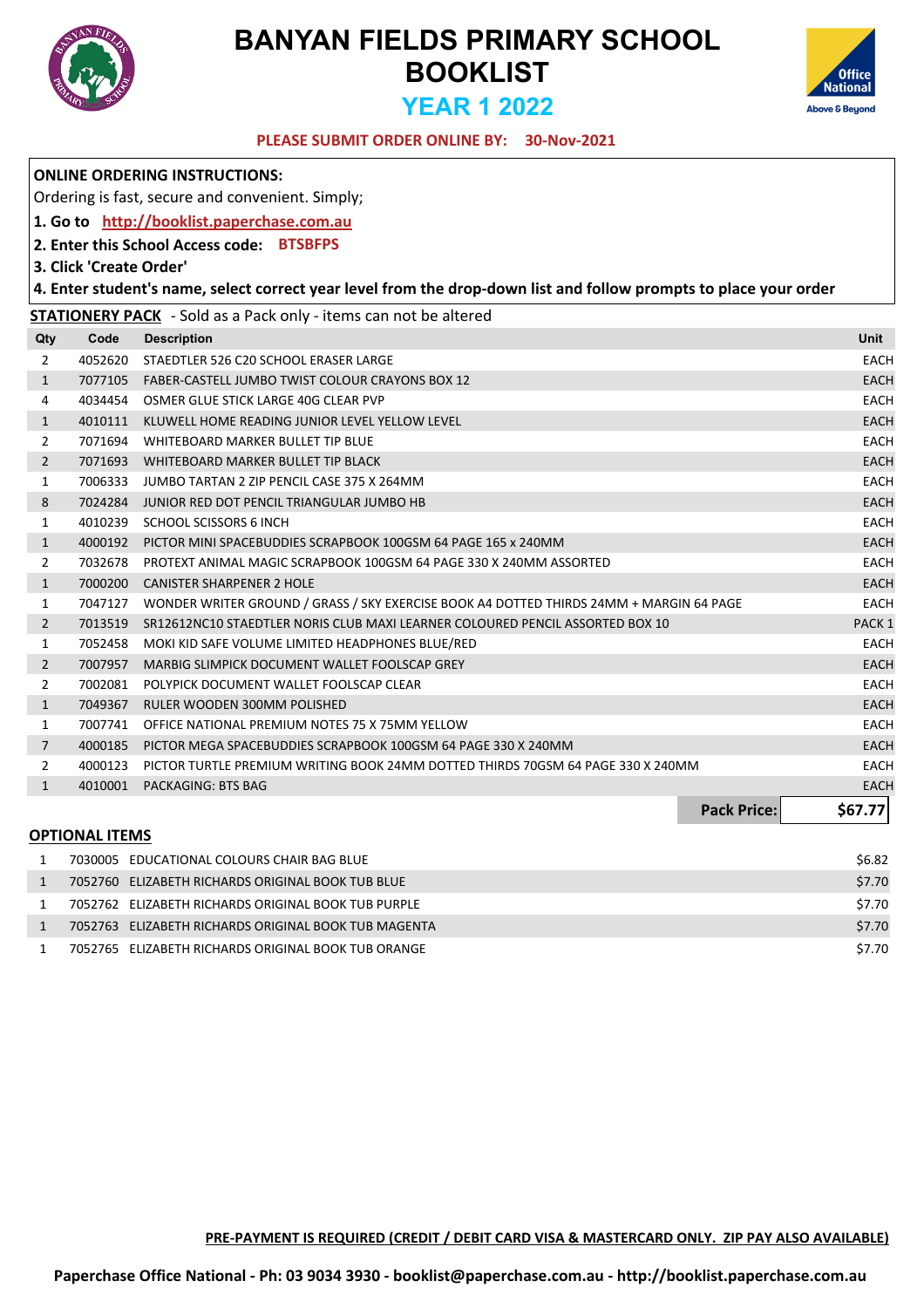



## **YEAR 2 2022**

Banyan Fields Primary School will be using an **online only** ordering system for Book Packs for 2022 with our stationery supplier Paperchase Office National.

There will be **NO** collection day at the school. All packs will be delivered free of charge to the school for distribution to the students at the start of Term 1 if ordered by the Due Date.

### **Please place your order online no later than 30th November 2021 to guarantee free delivery to the school before the start of Term 1.**

Orders will still be accepted after this date but will incur a \$8.00 administration fee. Please note that whilst we will make every effort to ensure timely delivery to the school, **late submitted orders are not guaranteed to be delivered before school starts.**

## **How to Order**

- 1. All orders are to be placed online at <http://booklist.paperchase.com.au>
- 2. ENTER THIS SCHOOL ACCESS CODE: **BTSBFPS** (school code must be entered - searching for school will not work)
- 3. Click **'Create Order'**,
- 4. Enter students first and last name, choose year level for 2022 from the drop-down list and click **'Continue'**
- 5. Some items are sold as a pack only and/or are compulsory you will not be able to remove these items. Other optional items will need to be selected or can be customised using quantity etc.
- 6. Click 'Add Order to Cart'
- 7. You may now either Checkout or Add Another Student.

Please check your E-mail for order receipt.

*PLEASE NOTE: All packs will be delivered to the school for distribution to students and therefore must be pre-paid.* Payment must be made during the online ordering process, by **Visa or Mastercard** (credit card or debit card accepted). ZIP Pay also available\*

Payment will be processed at time of ordering.

If you elect not to purchase the booklist through Paperchase please ensure children come to school on the first day with the required materials.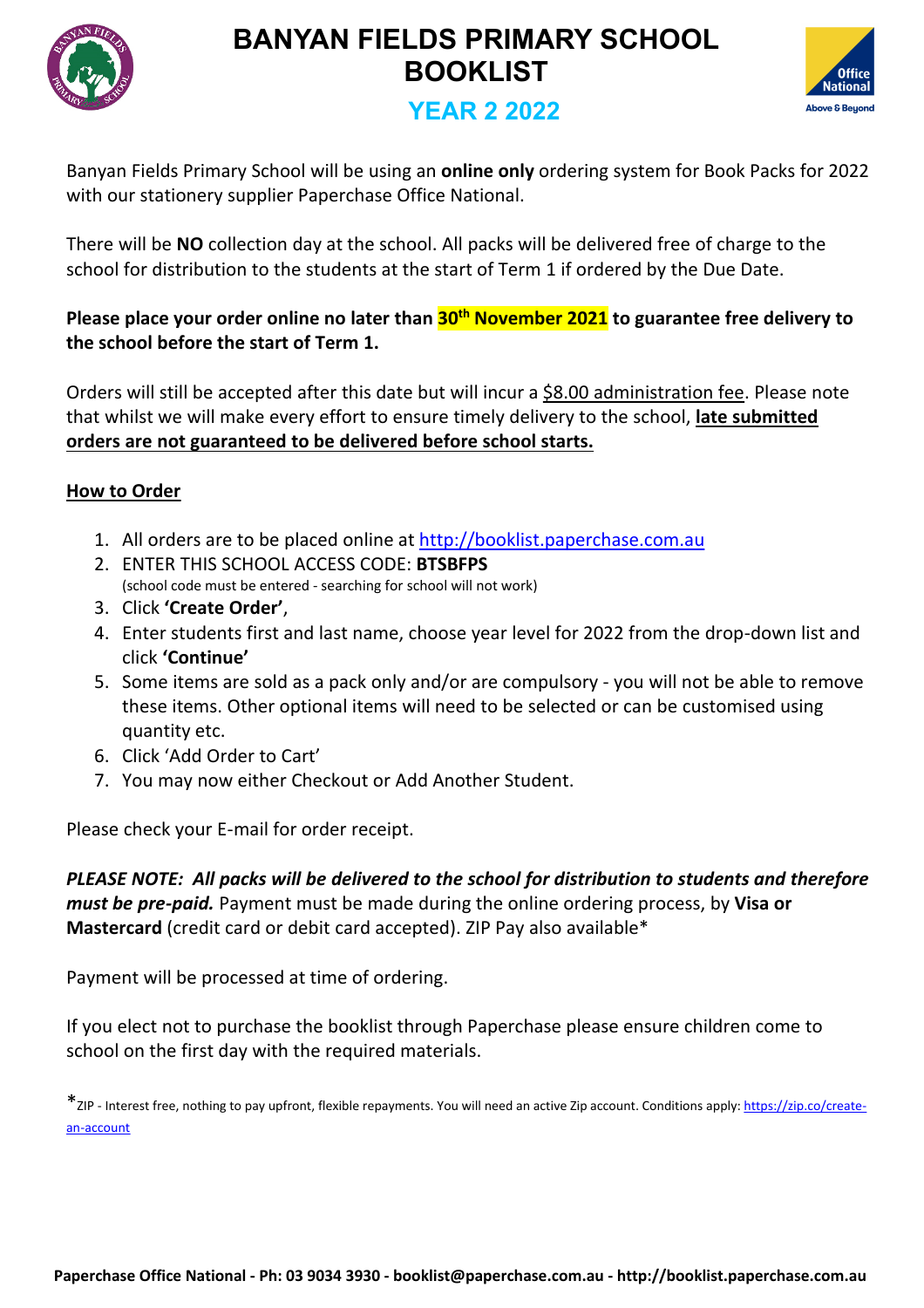



#### **30-Nov-2021 PLEASE SUBMIT ORDER ONLINE BY:**

|                |                         | <b>ONLINE ORDERING INSTRUCTIONS:</b>                                                                              |                    |                   |
|----------------|-------------------------|-------------------------------------------------------------------------------------------------------------------|--------------------|-------------------|
|                |                         | Ordering is fast, secure and convenient. Simply;                                                                  |                    |                   |
|                |                         | 1. Go to http://booklist.paperchase.com.au                                                                        |                    |                   |
|                |                         | 2. Enter this School Access code: BTSBFPS                                                                         |                    |                   |
|                | 3. Click 'Create Order' |                                                                                                                   |                    |                   |
|                |                         | 4. Enter student's name, select correct year level from the drop-down list and follow prompts to place your order |                    |                   |
|                |                         | <b>STATIONERY PACK</b> - Sold as a Pack only - items can not be altered                                           |                    |                   |
| Qty            | Code                    | <b>Description</b>                                                                                                |                    | <b>Unit</b>       |
| 2              | 7013453                 | FABER-CASTELL RED CHECKING PENCIL                                                                                 |                    | <b>EACH</b>       |
| $\mathbf{1}$   | 7000200                 | CANNISTER SHARPENER 2 HOLE                                                                                        |                    | <b>EACH</b>       |
| 1              | 7049367                 | RULER WOODEN 300MM POLISHED                                                                                       |                    | <b>EACH</b>       |
| 3              | 4000154                 | PICTOR PREMIUM GRAPH BOOK 10MM 70GSM 48 PAGE A4 SUN                                                               |                    | <b>EACH</b>       |
| 5              | 4000055                 | PICTOR PREMIUM EXERCISE BOOK DOTTED THIRDS 18MM 70GSM 48 PAGE A4 MERCURY                                          |                    | <b>EACH</b>       |
| $\overline{2}$ |                         | 4052620 STAEDTLER 526 C20 SCHOOL ERASER LARGE                                                                     |                    | EACH              |
| 10             | 4000185                 | PICTOR MEGA SPACEBUDDIES SCRAPBOOK 100GSM 64 PAGE 330 X 240MM                                                     |                    | <b>EACH</b>       |
| $\mathbf{1}$   | 7008414                 | MULTI-PURPOSE POUCH MESH 130 X 340MM                                                                              |                    | <b>EACH</b>       |
| 12             |                         | 7013524 STAEDTLER NATURAL GRAPHITE PENCIL HB                                                                      |                    | <b>EACH</b>       |
| $\overline{2}$ | 7096911                 | STAEDTLER 175 COLOURED PENCIL ASSORTED PACK 12                                                                    |                    | <b>EACH</b>       |
| 4              |                         | 4034454 OSMER GLUE STICK LARGE 40G CLEAR PVP                                                                      |                    | <b>EACH</b>       |
| $\mathbf{1}$   | 4010239                 | SCHOOL SCISSORS 6 INCH                                                                                            |                    | EACH              |
| 2              | 4000109                 | PICTOR PREMIUM EXERCISE BOOK DOTTED THIRDS 18MM 70GSM 96 PAGE A4 SATELLITE                                        |                    | <b>EACH</b>       |
| $\mathbf{1}$   | 7010613                 | DISPLAY BOOK REFILLABLE 20 POCKET A4 BLACK                                                                        |                    | <b>EACH</b>       |
| 3              | 7002081                 | POLYPICK DOCUMENT WALLET FOOLSCAP CLEAR                                                                           |                    | <b>EACH</b>       |
| $\overline{2}$ | 7024284                 | JUNIOR RED DOT PENCIL TRIANGULAR JUMBO HB                                                                         |                    | <b>EACH</b>       |
| $\overline{2}$ | 7007741                 | PREMIUM NOTES 75 X 75MM YELLOW                                                                                    |                    | <b>EACH</b>       |
| 5              | 7096319                 | PROTEXT EXERCISE BOOK DOTTED THIRDS 18MM 70GSM 96 PAGE A4 DUCK ASSORTED                                           |                    | EACH              |
| 1              | 7071694                 | WHITEBOARD MARKER BULLET TIP BLUE                                                                                 |                    | <b>EACH</b>       |
| $\overline{2}$ | 7071693                 | WHITEBOARD MARKER BULLET TIP BLACK                                                                                |                    | <b>EACH</b>       |
| 1              | 7071695                 | WHITEBOARD MARKER BULLET TIP RED                                                                                  |                    | <b>EACH</b>       |
| $\mathbf{1}$   | 4010111                 | KLUWELL HOME READING JUNIOR LEVEL YELLOW LEVEL                                                                    |                    | <b>EACH</b>       |
| 1              | 7052718                 | WRITER PREMIUM EXERCISE BOOK DOTTED THIRDS 18MM 70GSM 64 PAGE A4 SNAIL GROUND/GRASS/SKY                           |                    | <b>EACH</b>       |
| $\mathbf{1}$   | 7093441                 | MICADOR FINE TIP MARKERS ASSORTED PACK 12                                                                         |                    | PACK <sub>1</sub> |
| 1              |                         | 7071779 DOCUMENT WALLET FOOLSCAP GREEN                                                                            |                    | <b>EACH</b>       |
| $\mathbf{1}$   | 7030011                 | EDUCATIONAL COLOURS GYM BAG BLUE                                                                                  |                    | <b>EACH</b>       |
| 1              | 4010001                 | PACKAGING: BTS BAG                                                                                                |                    | <b>EACH</b>       |
|                |                         |                                                                                                                   | <b>Pack Price:</b> | \$64.79           |
|                | <b>OPTIONAL ITEMS</b>   |                                                                                                                   |                    |                   |
| 1              |                         | 7030005 EDUCATIONAL COLOURS CHAIR BAG BLUE                                                                        |                    | \$6.82            |
| $\mathbf{1}$   |                         | 7052760 ELIZABETH RICHARDS ORIGINAL BOOK TUB BLUE                                                                 |                    | \$7.70            |
| 1              |                         | 7052762 ELIZABETH RICHARDS ORIGINAL BOOK TUB PURPLE                                                               |                    | \$7.70            |

|  | 7052763 ELIZABETH RICHARDS ORIGINAL BOOK TUB MAGENTA     | \$7.70  |
|--|----------------------------------------------------------|---------|
|  | 7052765 ELIZABETH RICHARDS ORIGINAL BOOK TUB ORANGE      | \$7.70  |
|  | 7052458 MOKI KID SAFE VOLUME LIMITED HEADPHONES BLUE/RED | \$12.09 |

**PRE-PAYMENT IS REQUIRED (CREDIT / DEBIT CARD VISA & MASTERCARD ONLY. ZIP PAY ALSO AVAILABLE)**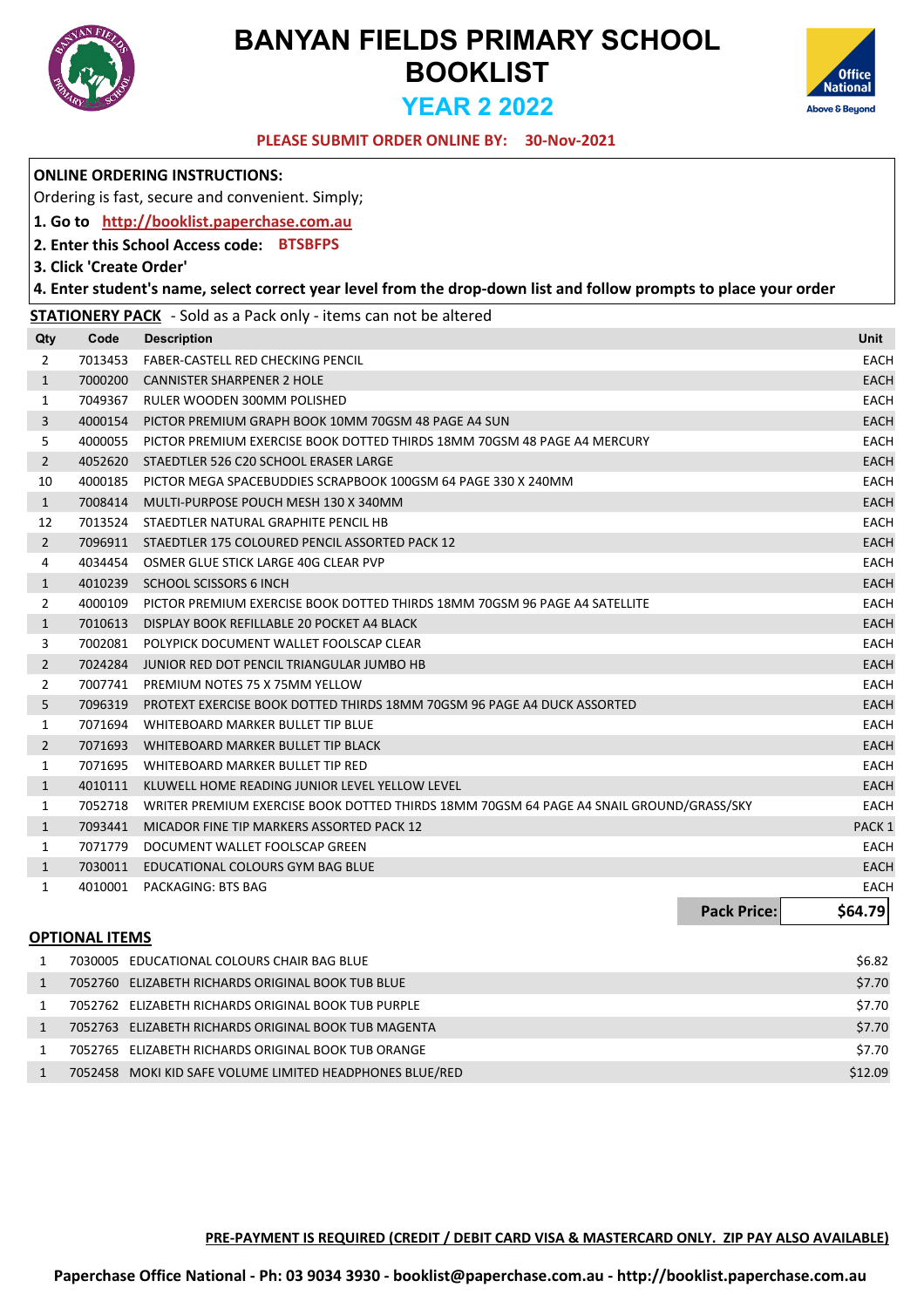



## **YEAR 3 2022**

Banyan Fields Primary School will be using an **online only** ordering system for Book Packs for 2022 with our stationery supplier Paperchase Office National.

There will be **NO** collection day at the school. All packs will be delivered free of charge to the school for distribution to the students at the start of Term 1 if ordered by the Due Date.

## **Please place your order online no later than 30th November 2021 to guarantee free delivery to the school before the start of Term 1.**

Orders will still be accepted after this date but will incur a \$8.00 administration fee. Please note that whilst we will make every effort to ensure timely delivery to the school, **late submitted orders are not guaranteed to be delivered before school starts.**

## **How to Order**

- 1. All orders are to be placed online at <http://booklist.paperchase.com.au>
- 2. ENTER THIS SCHOOL ACCESS CODE: **BTSBFPS** (school code must be entered - searching for school will not work)
- 3. Click **'Create Order'**,
- 4. Enter students first and last name, choose year level for 2022 from the drop-down list and click **'Continue'**
- 5. Some items are sold as a pack only and/or are compulsory you will not be able to remove these items. Other optional items will need to be selected or can be customised using quantity etc.
- 6. Click 'Add Order to Cart'
- 7. You may now either Checkout or Add Another Student.

Please check your E-mail for order receipt.

*PLEASE NOTE: All packs will be delivered to the school for distribution to students and therefore must be pre-paid.* Payment must be made during the online ordering process, by **Visa or Mastercard** (credit card or debit card accepted). ZIP Pay also available\*

Payment will be processed at time of ordering.

If you elect not to purchase the booklist through Paperchase please ensure children come to school on the first day with the required materials.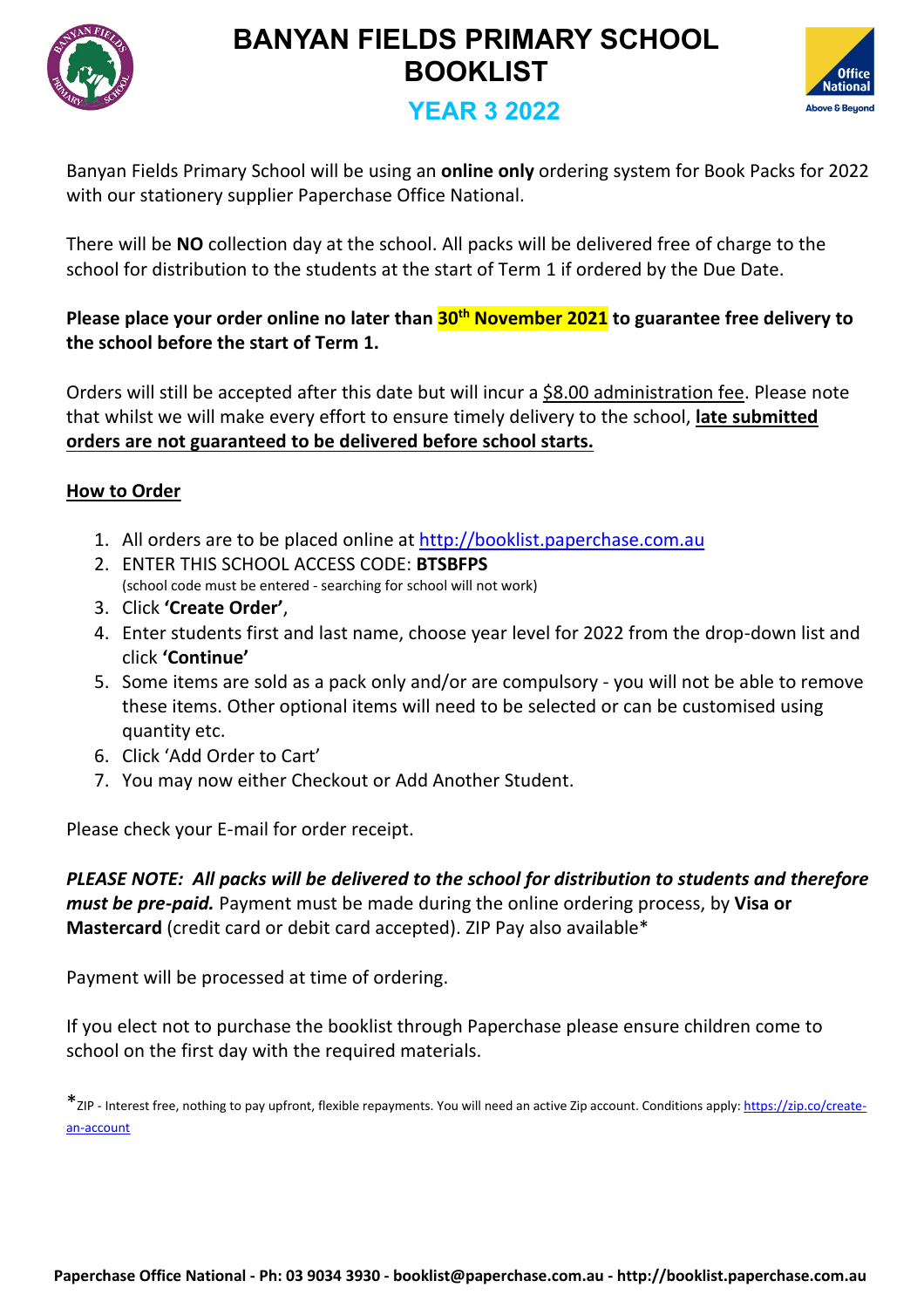

I

# **BANYAN FIELDS PRIMARY SCHOOL BOOKLIST YEAR 3 2022**



#### **30-Nov-2021 PLEASE SUBMIT ORDER ONLINE BY:**

|                |                         | <b>ONLINE ORDERING INSTRUCTIONS:</b>                                                                              |                    |                   |
|----------------|-------------------------|-------------------------------------------------------------------------------------------------------------------|--------------------|-------------------|
|                |                         | Ordering is fast, secure and convenient. Simply;                                                                  |                    |                   |
|                |                         | 1. Go to http://booklist.paperchase.com.au                                                                        |                    |                   |
|                |                         | 2. Enter this School Access code: BTSBFPS                                                                         |                    |                   |
|                | 3. Click 'Create Order' |                                                                                                                   |                    |                   |
|                |                         | 4. Enter student's name, select correct year level from the drop-down list and follow prompts to place your order |                    |                   |
|                |                         | <b>STATIONERY PACK</b> - Sold as a Pack only - items can not be altered                                           |                    |                   |
| Qty            | Code                    | <b>Description</b>                                                                                                |                    | <b>Unit</b>       |
| $\overline{2}$ | 7003914                 | METAL PENCIL SHARPENER 2 HOLE                                                                                     |                    | <b>EACH</b>       |
| $\mathbf{1}$   | 7013564                 | DISPLAY BOOK REFILLABLE 20 POCKET A4 GREEN                                                                        |                    | <b>EACH</b>       |
| $\mathbf{1}$   | 4028630                 | DOCUMENT WALLET A4 BUTTON CLEAR                                                                                   |                    | <b>EACH</b>       |
| $\overline{2}$ | 4052620                 | STAEDTLER 526 C20 SCHOOL ERASER LARGE                                                                             |                    | <b>EACH</b>       |
| 3              |                         | 4034454 OSMER GLUE STICK LARGE 40G CLEAR PVP                                                                      |                    | <b>EACH</b>       |
| $\mathbf{1}$   | 7071780                 | DOCUMENT WALLET FOOLSCAP ORANGE                                                                                   |                    | <b>EACH</b>       |
| 4              | 7071693                 | WHITEBOARD MARKER BULLET TIP BLACK                                                                                |                    | <b>EACH</b>       |
| $\mathbf{1}$   | 7071694                 | WHITEBOARD MARKER BULLET TIP BLUE                                                                                 |                    | <b>EACH</b>       |
| $\mathbf{1}$   | 7071695                 | WHITEBOARD MARKER BULLET TIP RED                                                                                  |                    | <b>EACH</b>       |
| $\mathbf{1}$   | 7032632                 | WRITER EXERCISE BOOK FEINT RULED 8MM 60GSM 48 PAGE 225 X 175MM                                                    |                    | <b>EACH</b>       |
| 4              | 4000154                 | PICTOR PREMIUM GRAPH BOOK 10MM 70GSM 48 PAGE A4 SUN                                                               |                    | <b>EACH</b>       |
| 5              | 4000109                 | PICTOR PREMIUM EXERCISE BOOK DOTTED THIRDS 18MM 70GSM 96 PAGE A4 SATELLITE                                        |                    | <b>EACH</b>       |
| $\mathbf{1}$   | 4000017                 | PICTOR PREMIUM EXERCISE BOOK FEINT RULED 8MM 70GSM 48 PAGE A4 MOON                                                |                    | <b>EACH</b>       |
| $\mathbf{1}$   | 4341524                 | CLEAR MESH POUCH PENCIL CASE LARGE 340 X 150MM                                                                    |                    | <b>EACH</b>       |
| $\overline{2}$ |                         | 7096911 STAEDTLER 175 COLOURED PENCIL ASSORTED PACK 12                                                            |                    | <b>EACH</b>       |
| 8              |                         | 4013052 STAEDTLER FSC HEXAGONAL PENCIL HB                                                                         |                    | <b>EACH</b>       |
| $\mathbf{1}$   | 4000147                 | PICTOR PREMIUM PROJECT BOOK PLAIN/24MM 335x245 DOTTED THIRDS 64PG ASTRO                                           |                    | <b>EACH</b>       |
| $\overline{4}$ | 7096319                 | PROTEXT EXERCISE BOOK DOTTED THIRDS 18MM 70GSM 96 PAGE A4 DUCK ASSORTED                                           |                    | <b>EACH</b>       |
| $\mathbf{1}$   | 7049367                 | RULER WOODEN 300MM POLISHED                                                                                       |                    | <b>EACH</b>       |
| $\mathbf{1}$   | 4010239                 | SCHOOL SCISSORS 6 INCH                                                                                            |                    | <b>EACH</b>       |
| 4              | 4000185                 | PICTOR MEGA SPACEBUDDIES SCRAPBOOK 100GSM 64 PAGE 330 X 240MM                                                     |                    | <b>EACH</b>       |
| 4              | 7007741                 | PREMIUM NOTES 75 X 75MM YELLOW                                                                                    |                    | <b>EACH</b>       |
| 4              | 7013453                 | FABER-CASTELL RED CHECKING PENCIL                                                                                 |                    | <b>EACH</b>       |
| $\mathbf{1}$   | 7071777                 | DOCUMENT WALLET FOOLSCAP BLUE                                                                                     |                    | <b>EACH</b>       |
| 1              | 7093441                 | FINE TIP MARKERS ASSORTED PACK 12                                                                                 |                    | PACK <sub>1</sub> |
| $\mathbf{1}$   | 7030011                 | EDUCATIONAL COLOURS GYM BAG BLUE                                                                                  |                    | <b>EACH</b>       |
| $\mathbf{1}$   |                         | 4010001 PACKAGING: BTS BAG                                                                                        |                    | <b>EACH</b>       |
|                |                         |                                                                                                                   | <b>Pack Price:</b> | \$46.48           |
|                | <b>OPTIONAL ITEMS</b>   |                                                                                                                   |                    |                   |
| $\mathbf{1}$   |                         | 7030005 EDUCATIONAL COLOURS CHAIR BAG BLUE                                                                        |                    | \$6.82            |

| 7052760 ELIZABETH RICHARDS ORIGINAL BOOK TUB BLUE<br>7052762 ELIZABETH RICHARDS ORIGINAL BOOK TUB PURPLE<br>7052763 ELIZABETH RICHARDS ORIGINAL BOOK TUB MAGENTA<br>7052765 ELIZABETH RICHARDS ORIGINAL BOOK TUB ORANGE |  | ン)・コニ   |
|-------------------------------------------------------------------------------------------------------------------------------------------------------------------------------------------------------------------------|--|---------|
|                                                                                                                                                                                                                         |  | \$7.70  |
|                                                                                                                                                                                                                         |  | \$7.70  |
|                                                                                                                                                                                                                         |  | \$7.70  |
|                                                                                                                                                                                                                         |  | \$7.70  |
| 7052458 MOKI KID SAFE VOLUME LIMITED HEADPHONES BLUE/RED                                                                                                                                                                |  | \$12.09 |

**PRE-PAYMENT IS REQUIRED (CREDIT / DEBIT CARD VISA & MASTERCARD ONLY. ZIP PAY ALSO AVAILABLE)**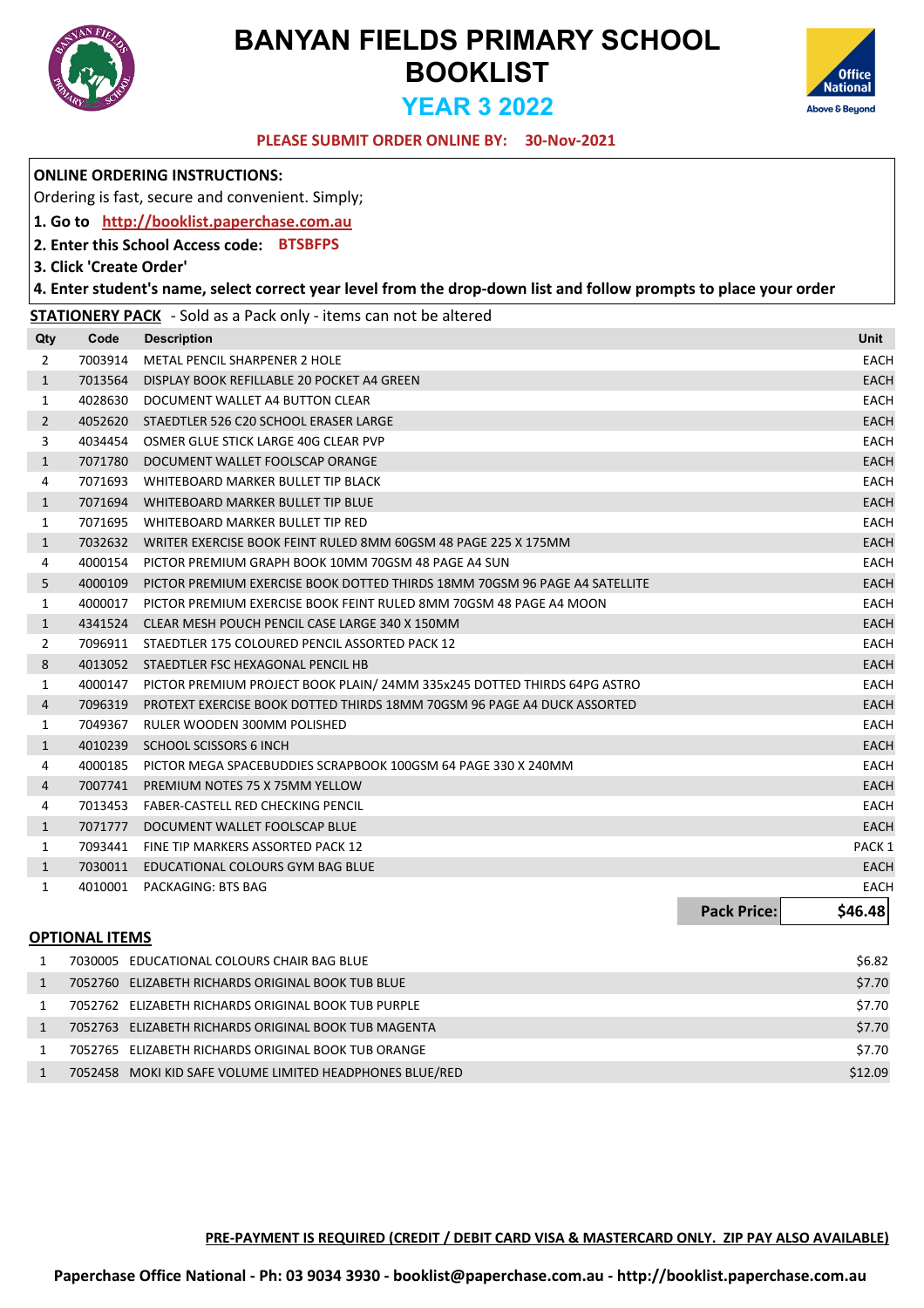



## **YEAR 4 2022**

Banyan Fields Primary School will be using an **online only** ordering system for Book Packs for 2022 with our stationery supplier Paperchase Office National.

There will be **NO** collection day at the school. All packs will be delivered free of charge to the school for distribution to the students at the start of Term 1 if ordered by the Due Date.

### **Please place your order online no later than 30th November 2021 to guarantee free delivery to the school before the start of Term 1.**

Orders will still be accepted after this date but will incur a \$8.00 administration fee. Please note that whilst we will make every effort to ensure timely delivery to the school, **late submitted orders are not guaranteed to be delivered before school starts.**

### **How to Order**

- 1. All orders are to be placed online at <http://booklist.paperchase.com.au>
- 2. ENTER THIS SCHOOL ACCESS CODE: **BTSBFPS** (school code must be entered - searching for school will not work)
- 3. Click **'Create Order'**,
- 4. Enter students first and last name, choose year level for 2022 from the drop-down list and click **'Continue'**
- 5. Some items are sold as a pack only and/or are compulsory you will not be able to remove these items. Other optional items will need to be selected or can be customised using quantity etc.
- 6. Click 'Add Order to Cart'
- 7. You may now either Checkout or Add Another Student.

Please check your E-mail for order receipt.

*PLEASE NOTE: All packs will be delivered to the school for distribution to students and therefore must be pre-paid.* Payment must be made during the online ordering process, by **Visa or Mastercard** (credit card or debit card accepted). ZIP Pay also available\*

Payment will be processed at time of ordering.

If you elect not to purchase the booklist through Paperchase please ensure children come to school on the first day with the required materials.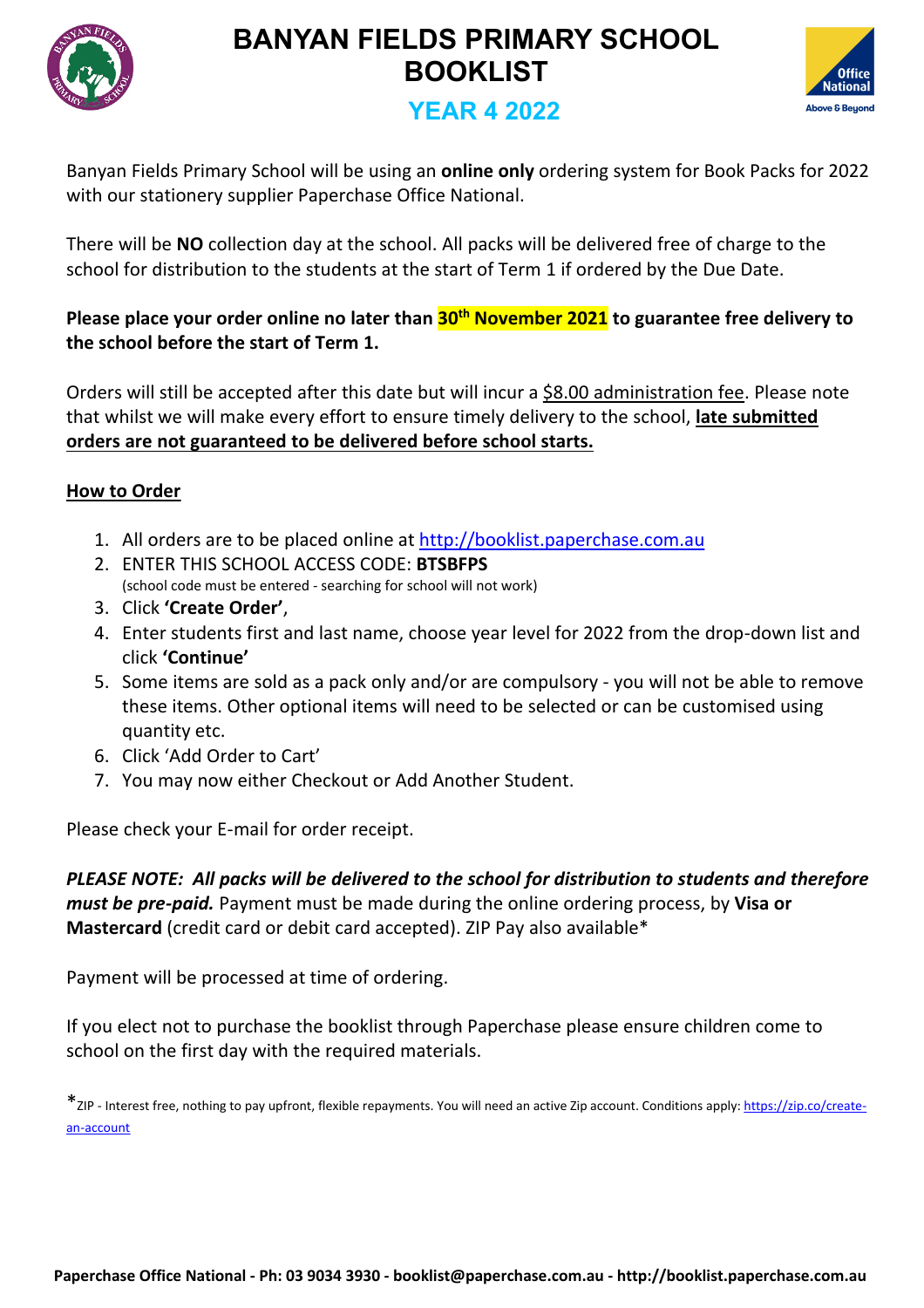



#### **30-Nov-2021 PLEASE SUBMIT ORDER ONLINE BY:**

|                |                         | <b>ONLINE ORDERING INSTRUCTIONS:</b>                                                                              |                               |
|----------------|-------------------------|-------------------------------------------------------------------------------------------------------------------|-------------------------------|
|                |                         | Ordering is fast, secure and convenient. Simply;                                                                  |                               |
|                |                         | 1. Go to http://booklist.paperchase.com.au                                                                        |                               |
|                |                         | 2. Enter this School Access code: BTSBFPS                                                                         |                               |
|                | 3. Click 'Create Order' |                                                                                                                   |                               |
|                |                         | 4. Enter student's name, select correct year level from the drop-down list and follow prompts to place your order |                               |
|                |                         | <b>STATIONERY PACK</b> - Sold as a Pack only - items can not be altered                                           |                               |
| Qty            | Code                    | <b>Description</b>                                                                                                | Unit                          |
| 8              |                         | 4013052 STAEDTLER FSC HEXAGONAL PENCIL HB                                                                         | EACH                          |
| $\mathbf{1}$   |                         | 4105010 VCOP LITERACY HIGHLIGHTERS ASSTD COLOURS WLT4                                                             | <b>EACH</b>                   |
| $\mathbf{1}$   |                         | 4010239 SCHOOL SCISSORS 6 INCH                                                                                    | <b>EACH</b>                   |
| $\overline{2}$ |                         | 7013453 FABER-CASTELL RED CHECKING PENCIL                                                                         | <b>EACH</b>                   |
| $\mathbf{1}$   | 7049367                 | RULER WOODEN 300MM POLISHED                                                                                       | <b>EACH</b>                   |
| 5              | 4000154                 | PICTOR PREMIUM GRAPH BOOK 10MM 70GSM 48 PAGE A4 SUN                                                               | <b>EACH</b>                   |
| 2              |                         | 4052620 STAEDTLER 526 C20 SCHOOL ERASER LARGE                                                                     | EACH                          |
| 4              | 4000185                 | PICTOR MEGA SPACEBUDDIES SCRAPBOOK 100GSM 64 PAGE 330 X 240MM                                                     | <b>EACH</b>                   |
| $\overline{2}$ | 4028630                 | DOCUMENT WALLET A4 BUTTON CLEAR                                                                                   | <b>EACH</b>                   |
| $\overline{2}$ | 7096911                 | STAEDTLER 175 COLOURED PENCIL ASSORTED PACK 12                                                                    | <b>EACH</b>                   |
| 1              | 7013087                 | MARBIG DISPLAY BOOK REFILLABLE 20 POCKET A4 BLUE                                                                  | <b>EACH</b>                   |
| $\overline{2}$ | 7001009                 | ARTLINE INITIATIVE SMOOVE BALLPOINT PEN 1.0MM RED                                                                 | <b>EACH</b>                   |
| 2              | 7011479                 | ARTLINE 8210 BALLPOINT PEN MEDIUM 1.0MM SMOOVE BLUE                                                               | <b>EACH</b>                   |
| $\mathbf{1}$   | 7093441                 | FINE TIP MARKERS ASSORTED PACK 12                                                                                 | PACK <sub>1</sub>             |
| $\overline{2}$ | 7003914                 | METAL PENCIL SHARPENER 2 HOLE                                                                                     | <b>EACH</b>                   |
| $\mathbf{1}$   | 7003099                 | LARGE TARTAN 1 ZIP PENCIL CASE 340 X 170MM                                                                        | <b>EACH</b>                   |
| 5              | 4000062                 | PICTOR PREMIUM EXERCISE BOOK DOTTED THIRDS 9MM 70GSM 64 PAGE A4 URANUS                                            | <b>EACH</b>                   |
| 4              |                         | 4034454 OSMER GLUE STICK LARGE 40G CLEAR PVP                                                                      | EACH                          |
| 4              | 7007741                 | <b>PREMIUM NOTES 75 X 75MM YELLOW</b>                                                                             | <b>EACH</b>                   |
| 3              | 7032673                 | PROTEXT EXERCISE BOOK RULED 8MM 70GSM 128 PAGE A4 OWL ASSORTED                                                    | <b>EACH</b>                   |
| 4              | 7071693                 | WHITEBOARD MARKER BULLET TIP BLACK                                                                                | <b>EACH</b>                   |
| $\mathbf{1}$   | 7030005                 | EDUCATIONAL COLOURS CHAIR BAG BLUE                                                                                | <b>EACH</b>                   |
| 1              | 7071783                 | DOCUMENT WALLET FOOLSCAP YELLOW                                                                                   | <b>EACH</b>                   |
| $\mathbf{1}$   | 7030011                 | EDUCATIONAL COLOURS GYM BAG BLUE                                                                                  | EACH                          |
| 1              | 4010001                 | PACKAGING: BTS BAG                                                                                                | <b>EACH</b>                   |
|                |                         |                                                                                                                   | <b>Pack Price:</b><br>\$51.54 |
|                | <b>OPTIONAL ITEMS</b>   |                                                                                                                   |                               |
| 1              |                         | 7052760 ELIZABETH RICHARDS ORIGINAL BOOK TUB BLUE                                                                 | \$7.70                        |
| $\mathbf{1}$   |                         | 7052762 ELIZABETH RICHARDS ORIGINAL BOOK TUB PURPLE                                                               | \$7.70                        |
| 1              |                         | 7052763 ELIZABETH RICHARDS ORIGINAL BOOK TUB MAGENTA                                                              | \$7.70                        |
| $\mathbf{1}$   |                         | 7052765 ELIZABETH RICHARDS ORIGINAL BOOK TUB ORANGE                                                               | \$7.70                        |

1 7052458 MOKI KID SAFE VOLUME LIMITED HEADPHONES BLUE/RED **12.09** \$12.09

**PRE-PAYMENT IS REQUIRED (CREDIT / DEBIT CARD VISA & MASTERCARD ONLY. ZIP PAY ALSO AVAILABLE)**

**Paperchase Office National - Ph: 03 9034 3930 - booklist@paperchase.com.au - http://booklist.paperchase.com.au**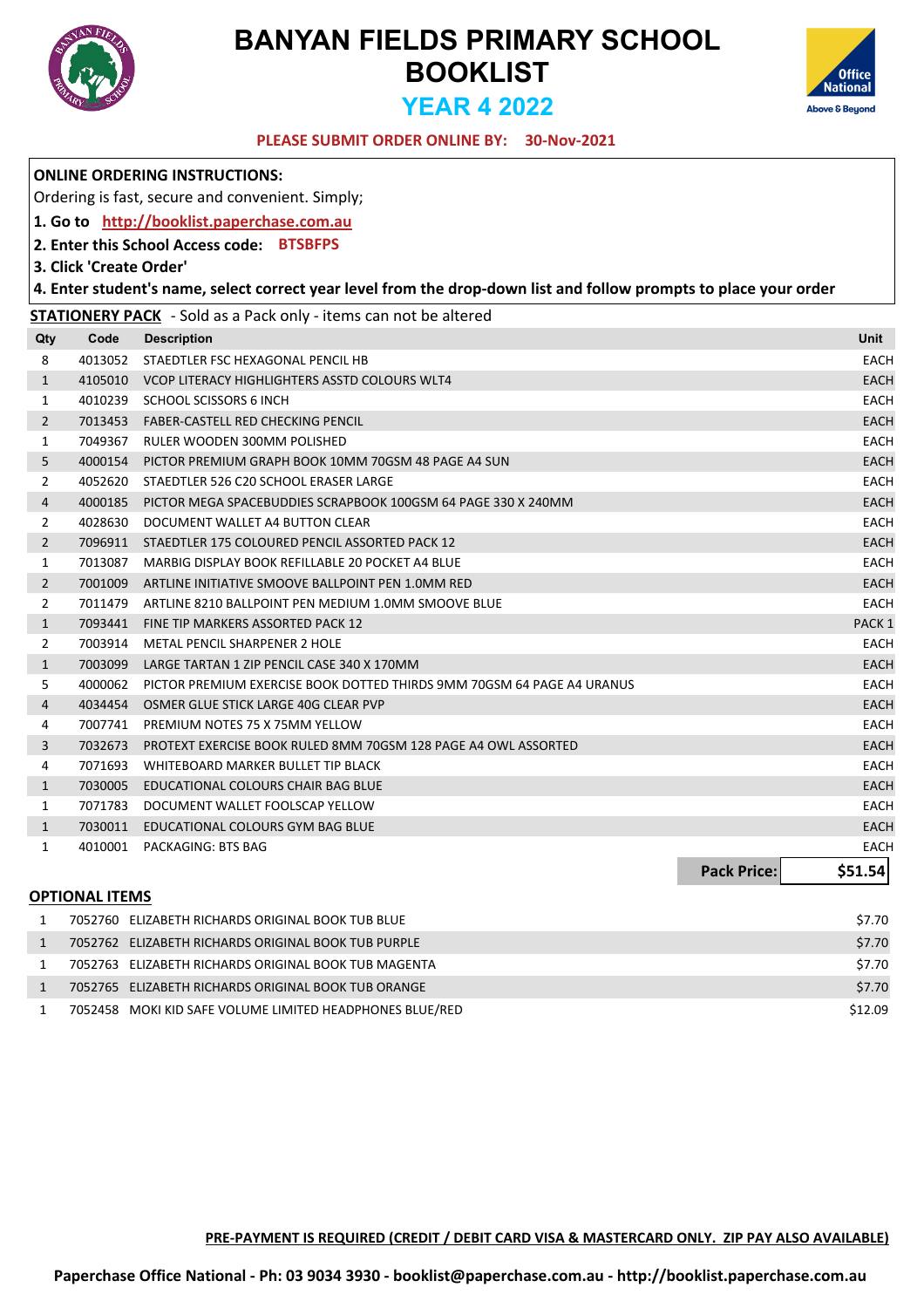



## **YEAR 5 2022**

Banyan Fields Primary School will be using an **online only** ordering system for Book Packs for 2022 with our stationery supplier Paperchase Office National.

There will be **NO** collection day at the school. All packs will be delivered free of charge to the school for distribution to the students at the start of Term 1 if ordered by the Due Date.

### **Please place your order online no later than 30th November 2021 to guarantee free delivery to the school before the start of Term 1.**

Orders will still be accepted after this date but will incur a \$8.00 administration fee. Please note that whilst we will make every effort to ensure timely delivery to the school, **late submitted orders are not guaranteed to be delivered before school starts.**

### **How to Order**

- 1. All orders are to be placed online at <http://booklist.paperchase.com.au>
- 2. ENTER THIS SCHOOL ACCESS CODE: **BTSBFPS** (school code must be entered - searching for school will not work)
- 3. Click **'Create Order'**,
- 4. Enter students first and last name, choose year level for 2022 from the drop-down list and click **'Continue'**
- 5. Some items are sold as a pack only and/or are compulsory you will not be able to remove these items. Other optional items will need to be selected or can be customised using quantity etc.
- 6. Click 'Add Order to Cart'
- 7. You may now either Checkout or Add Another Student.

Please check your E-mail for order receipt.

*PLEASE NOTE: All packs will be delivered to the school for distribution to students and therefore must be pre-paid.* Payment must be made during the online ordering process, by **Visa or Mastercard** (credit card or debit card accepted). ZIP Pay also available\*

Payment will be processed at time of ordering.

If you elect not to purchase the booklist through Paperchase please ensure children come to school on the first day with the required materials.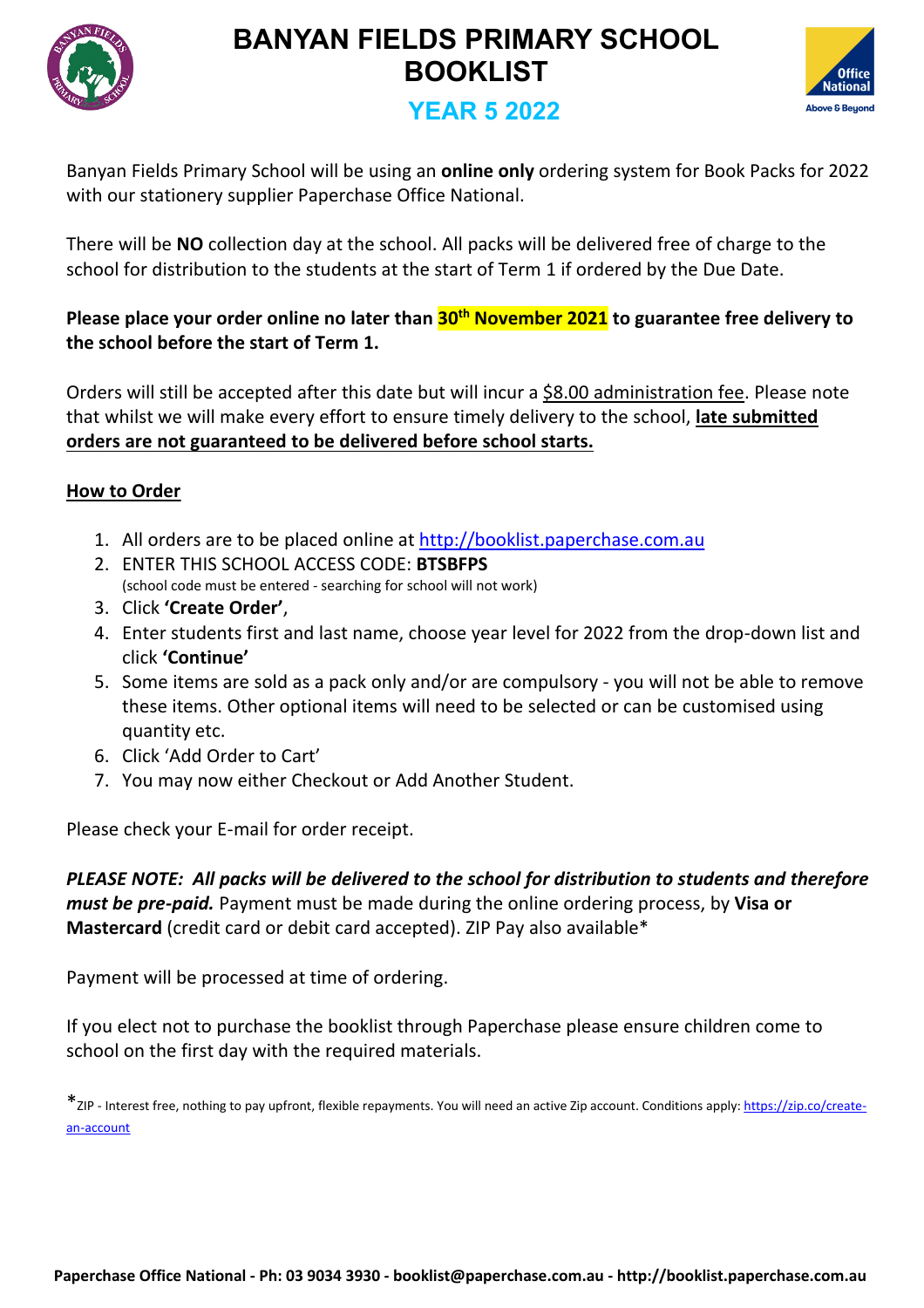



#### **30-Nov-2021 PLEASE SUBMIT ORDER ONLINE BY:**

|                |                         | <b>ONLINE ORDERING INSTRUCTIONS:</b>                                                                              |                   |
|----------------|-------------------------|-------------------------------------------------------------------------------------------------------------------|-------------------|
|                |                         | Ordering is fast, secure and convenient. Simply;                                                                  |                   |
|                |                         | 1. Go to http://booklist.paperchase.com.au                                                                        |                   |
|                |                         | 2. Enter this School Access code: BTSBFPS                                                                         |                   |
|                | 3. Click 'Create Order' |                                                                                                                   |                   |
|                |                         | 4. Enter student's name, select correct year level from the drop-down list and follow prompts to place your order |                   |
|                |                         | <b>STATIONERY PACK</b> - Sold as a Pack only - items can not be altered                                           |                   |
| Qty            | Code                    | <b>Description</b>                                                                                                | Unit              |
| 1              | 4105010                 | VCOP LITERACY HIGHLIGHTERS ASSTD COLOURS WLT4                                                                     | <b>EACH</b>       |
| $\mathbf{1}$   | 4010239                 | SCHOOL SCISSORS 6 INCH                                                                                            | <b>EACH</b>       |
| 5              |                         | 4000154 PICTOR PREMIUM GRAPH BOOK 10MM 70GSM 48 PAGE A4 SUN                                                       | <b>EACH</b>       |
| $\mathbf{1}$   | 7034534                 | OLYMPIC R85 REINFORCED A4 LOOSE LEAF REFILL 7 HOLES 8MM RULED 50 PAGE 55GSM WHITE                                 | PACK <sub>1</sub> |
| 8              |                         | 4000031 PICTOR PREMIUM EXERCISE BOOK FEINT RULED 8MM 70GSM 96 PAGE A4 EARTH                                       | <b>EACH</b>       |
| 3              | 4052620                 | STAEDTLER 526 C20 SCHOOL ERASER LARGE                                                                             | <b>EACH</b>       |
| 3              | 4034454                 | OSMER GLUE STICK LARGE 40G CLEAR PVP                                                                              | <b>EACH</b>       |
| 8              |                         | 4013052 STAEDTLER FSC HEXAGONAL PENCIL HB                                                                         | <b>EACH</b>       |
| 2              |                         | 7096911 STAEDTLER 175 COLOURED PENCIL ASSORTED PACK 12                                                            | <b>EACH</b>       |
| 3              | 7001009                 | ARTLINE INITIATIVE SMOOVE BALLPOINT PEN 1.0MM RED                                                                 | <b>EACH</b>       |
| 8              | 7011479                 | ARTLINE 8210 BALLPOINT PEN MEDIUM 1.0MM SMOOVE BLUE                                                               | <b>EACH</b>       |
| $\mathbf{1}$   | 7003099                 | LARGE TARTAN 1 ZIP PENCIL CASE 340 X 170MM                                                                        | <b>EACH</b>       |
| 1              | 7011592                 | REFILLABLE DISPLAY BOOK A4 20 POCKET BLUE CLEAR FRONT                                                             | <b>EACH</b>       |
| $\mathbf{1}$   | 7071290                 | WRITER BANK PAD RULED 50GSM 100 SHEETS A5 WHITE                                                                   | <b>EACH</b>       |
| 2              | 7004299                 | METAL HAND HELD PENCIL SHARPENER 1 HOLE                                                                           | <b>EACH</b>       |
| $\overline{2}$ | 7049367                 | RULER WOODEN 300MM POLISHED                                                                                       | <b>EACH</b>       |
| 6              | 7007741                 | PREMIUM NOTES 75 X 75MM YELLOW                                                                                    | <b>EACH</b>       |
| 3              | 7032673                 | PROTEXT EXERCISE BOOK RULED 8MM 70GSM 128 PAGE A4 OWL ASSORTED                                                    | <b>EACH</b>       |
| 4              | 7071693                 | WHITEBOARD MARKER BULLET TIP BLACK                                                                                | <b>EACH</b>       |
| $\overline{2}$ | 7035853                 | BIC CRISTAL BALLPOINT PEN MEDIUM 1.0MM GREEN                                                                      | EACH              |
| 2              | 7007430                 | PQ120001 ARTLINE 200 FINELINER FINE 0.4MM BLACK                                                                   | <b>EACH</b>       |
| $\mathbf{1}$   | 7071778                 | DOCUMENT WALLET FOOLSCAP PURPLE                                                                                   | <b>EACH</b>       |
| 3              | 4000185                 | PICTOR MEGA SPACEBUDDIES SCRAPBOOK 100GSM 64 PAGE 330 X 240MM                                                     | <b>EACH</b>       |
| $\mathbf{1}$   | 7030011                 | EDUCATIONAL COLOURS GYM BAG BLUE                                                                                  | <b>EACH</b>       |
| 1              |                         | 4010001 PACKAGING: BTS BAG                                                                                        | <b>EACH</b>       |
|                |                         | <b>Pack Price:</b>                                                                                                | \$53.51           |
|                | <b>OPTIONAL ITEMS</b>   |                                                                                                                   |                   |
| 1              |                         | 7030005 EDUCATIONAL COLOURS CHAIR BAG BLUE                                                                        | \$6.82            |
| $\mathbf{1}$   |                         | 7052760 ELIZABETH RICHARDS ORIGINAL BOOK TUB BLUE                                                                 | \$7.70            |
| 1              |                         | 7052762 ELIZABETH RICHARDS ORIGINAL BOOK TUB PURPLE                                                               | \$7.70            |
| 1              |                         | 7052763 ELIZABETH RICHARDS ORIGINAL BOOK TUB MAGENTA                                                              | \$7.70            |

 7052765 ELIZABETH RICHARDS ORIGINAL BOOK TUB ORANGE \$7.70 1 7052458 MOKI KID SAFE VOLUME LIMITED HEADPHONES BLUE/RED \$12.09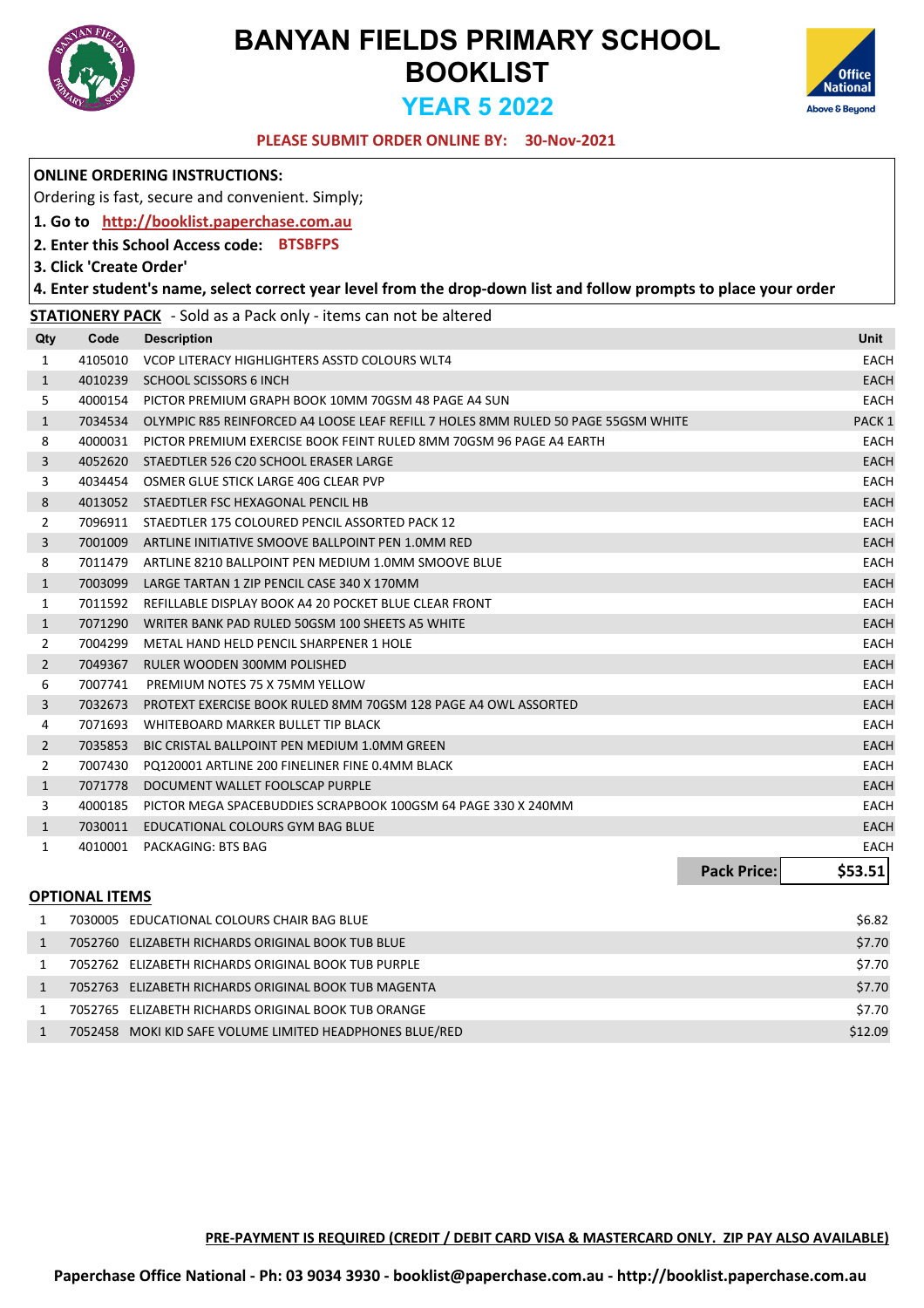



## **YEAR 6 2022**

Banyan Fields Primary School will be using an **online only** ordering system for Book Packs for 2022 with our stationery supplier Paperchase Office National.

There will be **NO** collection day at the school. All packs will be delivered free of charge to the school for distribution to the students at the start of Term 1 if ordered by the Due Date.

### **Please place your order online no later than 30th November 2021 to guarantee free delivery to the school before the start of Term 1.**

Orders will still be accepted after this date but will incur a \$8.00 administration fee. Please note that whilst we will make every effort to ensure timely delivery to the school, **late submitted orders are not guaranteed to be delivered before school starts.**

### **How to Order**

- 1. All orders are to be placed online at <http://booklist.paperchase.com.au>
- 2. ENTER THIS SCHOOL ACCESS CODE: **BTSBFPS** (school code must be entered - searching for school will not work)
- 3. Click **'Create Order'**,
- 4. Enter students first and last name, choose year level for 2022 from the drop-down list and click **'Continue'**
- 5. Some items are sold as a pack only and/or are compulsory you will not be able to remove these items. Other optional items will need to be selected or can be customised using quantity etc.
- 6. Click 'Add Order to Cart'
- 7. You may now either Checkout or Add Another Student.

Please check your E-mail for order receipt.

*PLEASE NOTE: All packs will be delivered to the school for distribution to students and therefore must be pre-paid.* Payment must be made during the online ordering process, by **Visa or Mastercard** (credit card or debit card accepted). ZIP Pay also available\*

Payment will be processed at time of ordering.

If you elect not to purchase the booklist through Paperchase please ensure children come to school on the first day with the required materials.